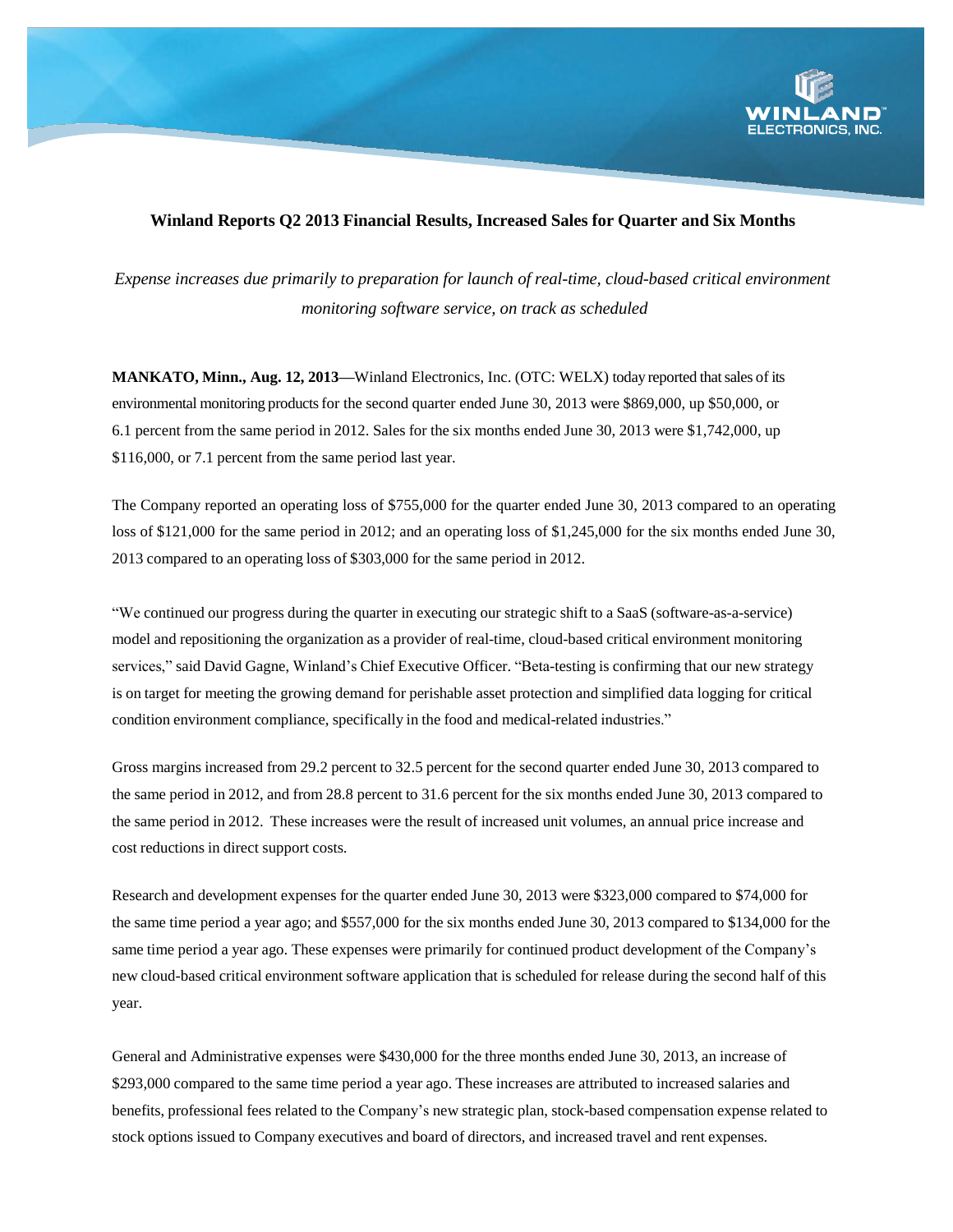- more –

Winland Reports Q2 2013 Financial Results—Page 2

For the six months ended June 30, 2013, General and Administrative expenses were \$729,000, an increase of \$445,000 compared to the same time period a year ago.

Second-quarter sales and marketing expenses increased \$135,000 to \$284,000 from the same period a year ago, and \$157,000 to \$510,000 for the six months ended June 30, 2013 compared to the same period a year ago. Both increases were due primarily to development of brand and marketing strategies.

"We have spent approximately half of the \$1.2 million investment we planned for our new SaaS strategy, including the software development, sales, marketing, and channel management required to drive awareness and demand," Gagne said. "Our preparation in the marketing and channel sales areas continues, and our plan to launch our new cloud-based offering in the second half of the year remains solid."

### **About Winland Electronics**

Winland Electronics, Inc. [\(www.winland.com\)](http://www.winland.com/), is an industry leader in critical condition monitoring devices. The company develops productslike EnviroAlert, WaterBug, TempAlert, Vehicle Alert and more to monitor critical conditionsfor health/medical, grocery/food service, commercial/industrial, agriculture and residential markets. Manufactured in the United States, Winland products are compatible with any hard-wired or wireless alarm system and are available through distribution worldwide. Headquartered in Mankato, Minn., Winland trades on the OTC under the symbol WELX.

CONTACT: Brian Lawrence CFO & Senior Vice President (507) 625-7231

#### **Cautionary Statements**

Certain statements contained in this press release and other written and oral statements made from time to time by the Company do not relate strictly to historical or current facts. As such, they are considered forward-looking statements, which provide current expectations or forecasts of future events. The statements included in this release with respect to the following matters are forward-looking statements:(i) that the Company continued its progress in executing its strategic shift to a SaaS model and repositioning the organization as a provider of real-time, cloudbased critical environment monitoring services during the quarter, (ii) that Beta-testing is confirming that the Company's new strategy is on target, (iii) that the Company's new cloud-based critical environment software application is scheduled for release during the second half of this year, and (iv) that the Company's preparation in the marketing and channel sales areas continues, and the Company's plan to launch its new cloud-based offering in the second half of this year remains solid. These statements involve risks and uncertainties, known and unknown, including among other risks that:(i) that the Company is not progressing in executing its strategic shift to a SaaS model and not properly repositioning the organization as a provider of real-time, cloud-based critical environment monitoring services, (ii) that Beta-testing is not correct in confirming that the Company's new strategy is on target, (iii) that the Company's new cloud-based critical environment software application is not on schedule for release during the second half of this year, and (iv) that the Company's preparation in the marketing and channel sales areas is not properly continuing, and the Company's plan to launch its new cloud-based offering in the second half of this year is not on track. Consequently, no forward-looking statement can be guaranteed and actual results may vary materially.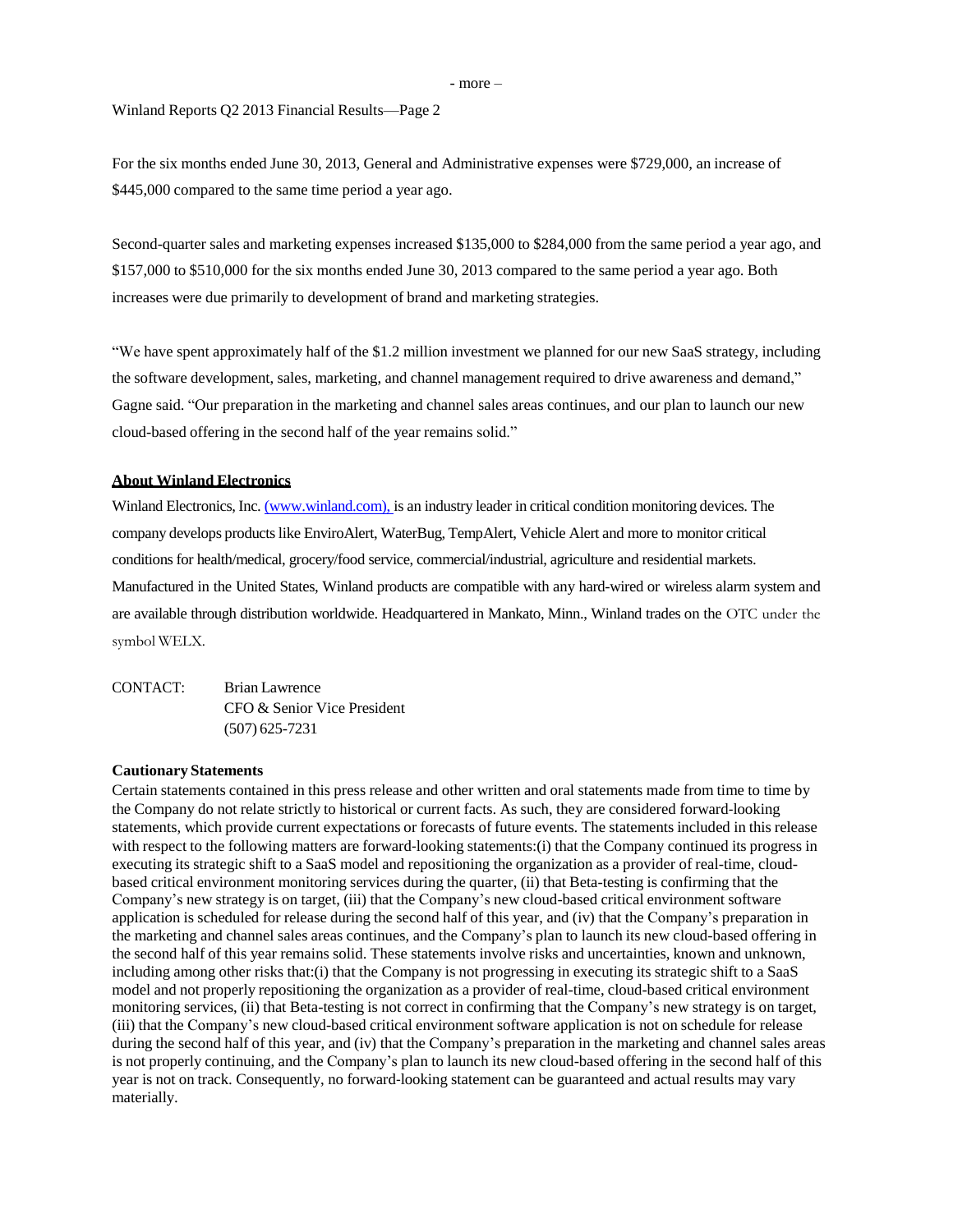# **WINLAND ELECTRONICS, INC. CONDENSED STATEMENTS OF OPERATIONS**

(In Thousands, Except Share and Per Share Data)

(unaudited)

|                                                            | For the Three Months Ended<br>June 30. |        |           |        |           | For the Six Months Ended |           |        |  |
|------------------------------------------------------------|----------------------------------------|--------|-----------|--------|-----------|--------------------------|-----------|--------|--|
|                                                            |                                        |        |           |        | June 30.  |                          |           |        |  |
|                                                            |                                        | 2013   |           | 2012   |           | 2013                     |           | 2012   |  |
| Net sales                                                  | \$                                     | 869    | \$        | 819    | \$        | 1,742                    | \$        | 1,626  |  |
| Cost of sales                                              |                                        | 587    |           | 580    |           | 1,191                    |           | 1,158  |  |
| Gross profit                                               |                                        | 282    |           | 239    |           | 551                      |           | 468    |  |
| Operating expenses:                                        |                                        |        |           |        |           |                          |           |        |  |
| General and administrative                                 |                                        | 430    |           | 137    | 729       |                          | 284       |        |  |
| Sales and marketing                                        |                                        | 284    |           | 149    | 510       |                          | 353       |        |  |
| Research and development                                   |                                        | 323    |           | 74     | 557       |                          | 134       |        |  |
| Total operating expenses                                   |                                        | 1,037  |           | 360    |           | 1,796                    |           | 771    |  |
| <b>Operating loss</b>                                      |                                        | (755)  |           | (121)  |           | (1,245)                  |           | (303)  |  |
| Other income                                               |                                        |        |           | 3      |           | 5                        |           | 5      |  |
| Loss from continuing operations                            | (755)                                  |        | (118)     |        | (1,240)   |                          | (298)     |        |  |
| Income from discontinued operations, net of tax            |                                        |        |           | 66     |           |                          |           | 131    |  |
| <b>Net loss</b>                                            |                                        | (755)  | \$        | (52)   |           | (1,240)                  | - \$      | (167)  |  |
| Loss per common share data:                                |                                        |        |           |        |           |                          |           |        |  |
| Basic and diluted                                          | \$                                     | (0.20) | \$        | (0.02) | \$        | (0.33)                   | \$        | (0.05) |  |
| Loss from continuing operations per common share data:     |                                        |        |           |        |           |                          |           |        |  |
| Basic and diluted                                          | \$                                     | (0.20) | \$        | (0.02) | \$        | (0.33)                   | \$        | (0.05) |  |
| Income from discontinued operations per common share data: |                                        |        |           |        |           |                          |           |        |  |
| Basic and diluted                                          | \$                                     |        | \$        |        | \$        |                          | \$        |        |  |
| Weighted-average number of common shares outstanding:      |                                        |        |           |        |           |                          |           |        |  |
| Basic and diluted                                          | 3,732,208                              |        | 3,701,630 |        | 3,717,004 |                          | 3,701,630 |        |  |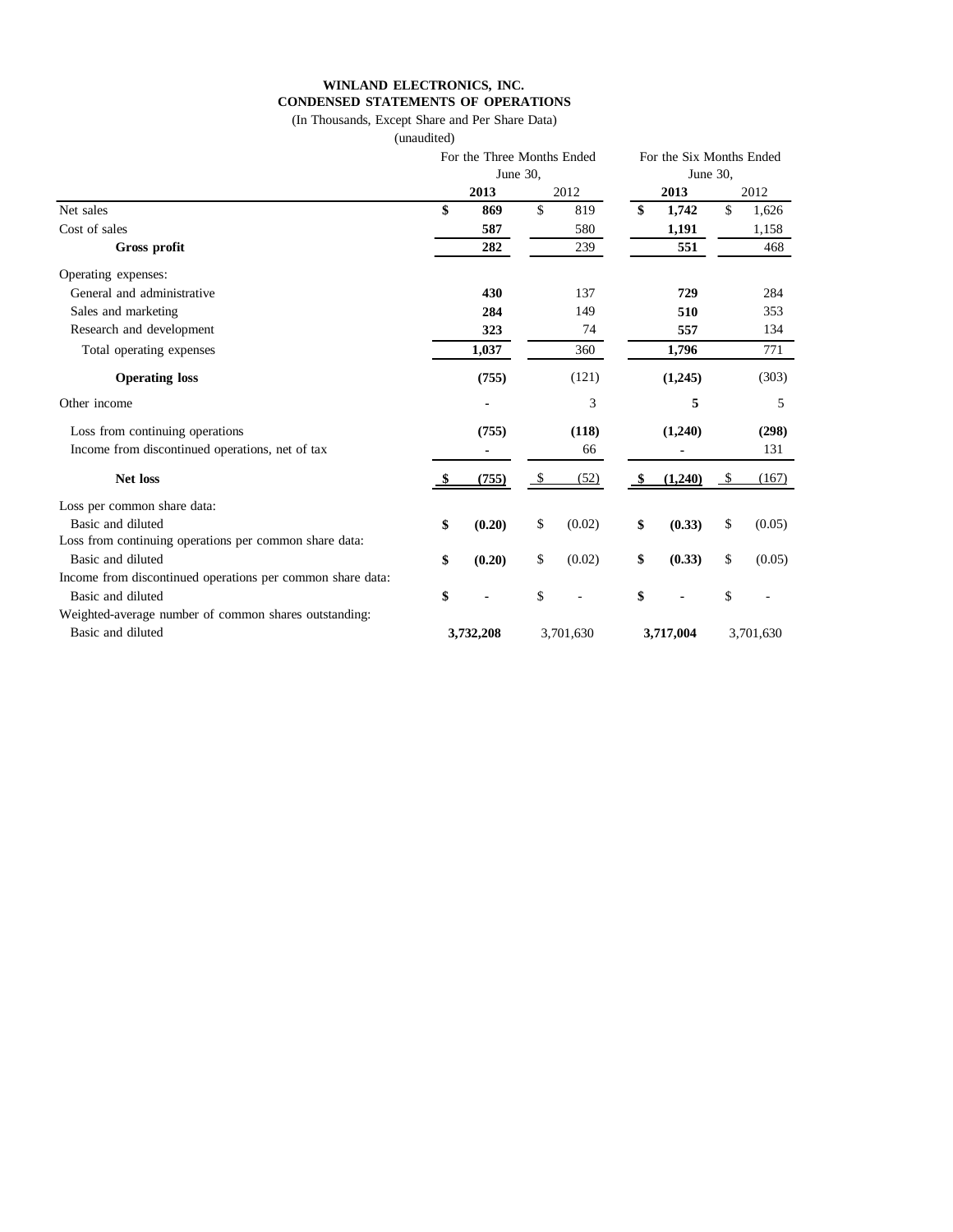#### **WINLAND ELECTRONICS, INC. CONDENSED BALANCE SHEETS**

(In Thousands, Except Share Data)

| in Thousands, Encept Share Bana                                                     |    | June 30, 2013 | December 31,<br>2012 |          |  |
|-------------------------------------------------------------------------------------|----|---------------|----------------------|----------|--|
| <b>ASSETS</b>                                                                       |    | (Unaudited)   |                      |          |  |
| <b>Current Assets</b>                                                               |    |               |                      |          |  |
| Cash and cash equivalents                                                           | \$ | 1,946         | \$                   | 390      |  |
| Funds held in escrow from sale of manuafacturing facility, including land           |    |               |                      | 2,641    |  |
| Accounts receivable, less allowance for doubtful                                    |    |               |                      |          |  |
| accounts of \$7 as of June 30, 2013 and December 31, 2012                           |    | 459           |                      | 516      |  |
| Inventories                                                                         |    | 691           |                      | 884      |  |
| Prepaid expenses and other assets                                                   |    | <b>160</b>    |                      | 56       |  |
| <b>Total current assets</b>                                                         |    | 3,256         |                      | 4,487    |  |
| Property and Equipment, at cost                                                     |    |               |                      |          |  |
| Property and equipment                                                              |    | 343           |                      | 321      |  |
| Less accumulated depreciation and amortization                                      |    | 261           |                      | 278      |  |
| Net property and equipment                                                          |    | 82            |                      | 43       |  |
| <b>Total assets</b>                                                                 |    | 3.338         | \$                   | 4,530    |  |
| <b>LIABILITIES AND STOCKHOLDERS' EQUITY</b>                                         |    |               |                      |          |  |
| <b>Current Liabilities</b>                                                          |    |               |                      |          |  |
| Accounts payable                                                                    | \$ | 400           | \$                   | 503      |  |
| Accrued liabilities:                                                                |    |               |                      |          |  |
| Compensation                                                                        |    | 139           |                      | 60       |  |
| Other                                                                               |    | 33            |                      | 30       |  |
| <b>Total current liabilities</b>                                                    |    | 572           |                      | 593      |  |
| <b>Stockholders' Equity</b>                                                         |    |               |                      |          |  |
| Common stock, par value \$0.01 per share; authorized 20,000,000 shares; issued      |    |               |                      |          |  |
| and outstanding 3,753,160 as of June 30, 2013 and 3,701,630 as of December 31, 2012 |    | 37            |                      | 37       |  |
| Additional paid-in capital                                                          |    | 5,124         |                      | 5,055    |  |
| Accumulated deficit                                                                 |    | (2,395)       |                      | (1, 155) |  |
| <b>Total stockholders' equity</b>                                                   |    | 2,766         |                      | 3,937    |  |
| Total liabilities and stockholders' equity                                          |    | 3,338         | \$                   | 4,530    |  |